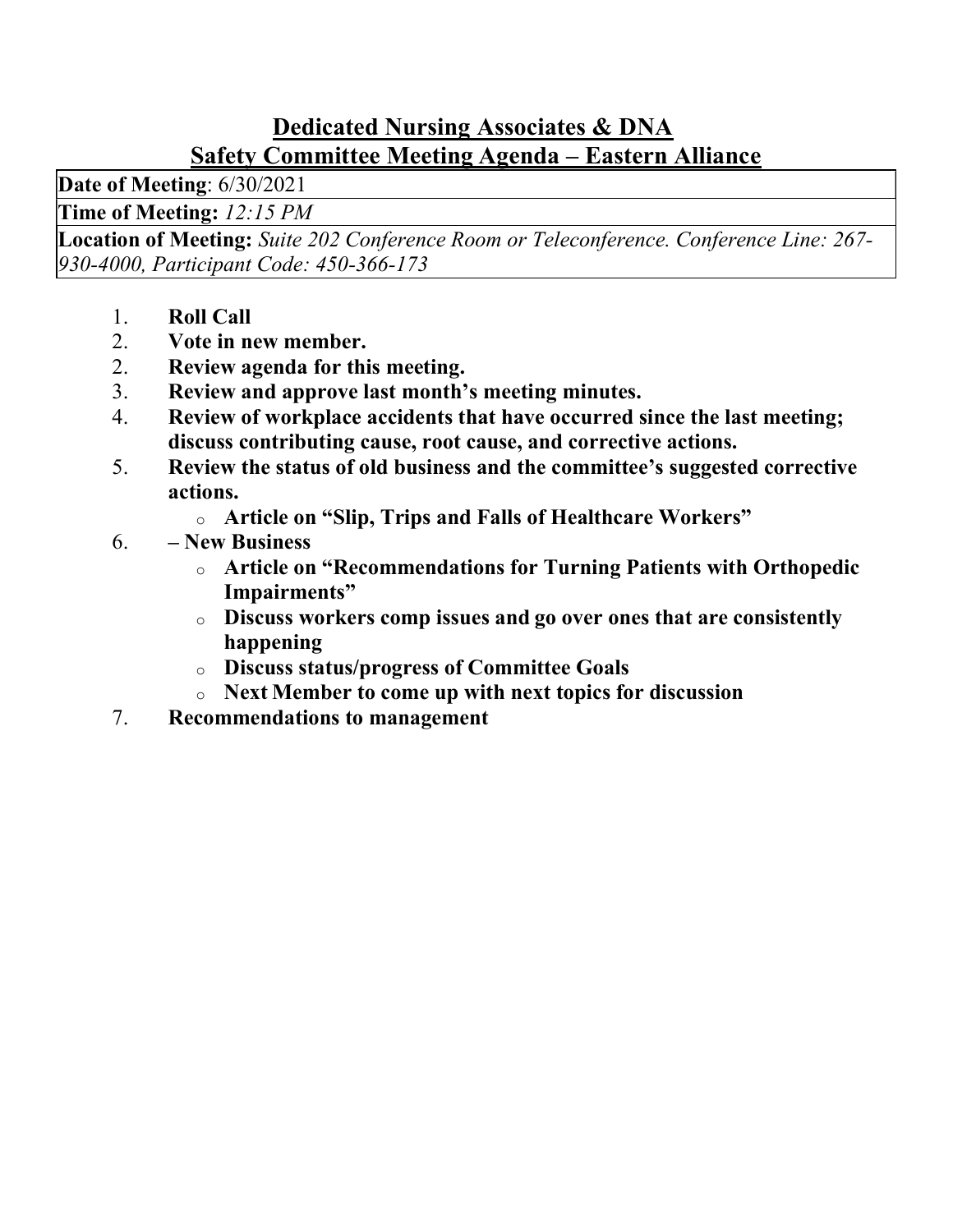### Dedicated Nursing Associates & DNA  Safety Committee Agenda

| <b>Meeting</b><br>Date: 6/30/2021 | Time meeting started: $12:15 PM$ |  |
|-----------------------------------|----------------------------------|--|
| $M_{\text{e}}$                    |                                  |  |

| <b>Meeting Chairperson:</b> |  |
|-----------------------------|--|
| <b>Danielle Reilly</b>      |  |

| <b>Present</b>      | <b>Absent</b>  |
|---------------------|----------------|
| <b>Ashton Hamer</b> | Chris Young    |
| Casandra Angelone   | Melissa Sagnol |
| Heidi Zedlar        |                |
| Christina Zappa     |                |
| Ashley Lee          |                |
| Nikki Raveling      |                |
| Danielle Reilly     |                |
|                     |                |
|                     |                |
|                     |                |
|                     |                |
|                     |                |
|                     |                |
|                     |                |
|                     |                |

Agenda for today's meeting was reviewed by all members: \_\_\_Yes \_No

Previous meeting minutes from  $(5/2021)$  were read and approved:  $Yes$  No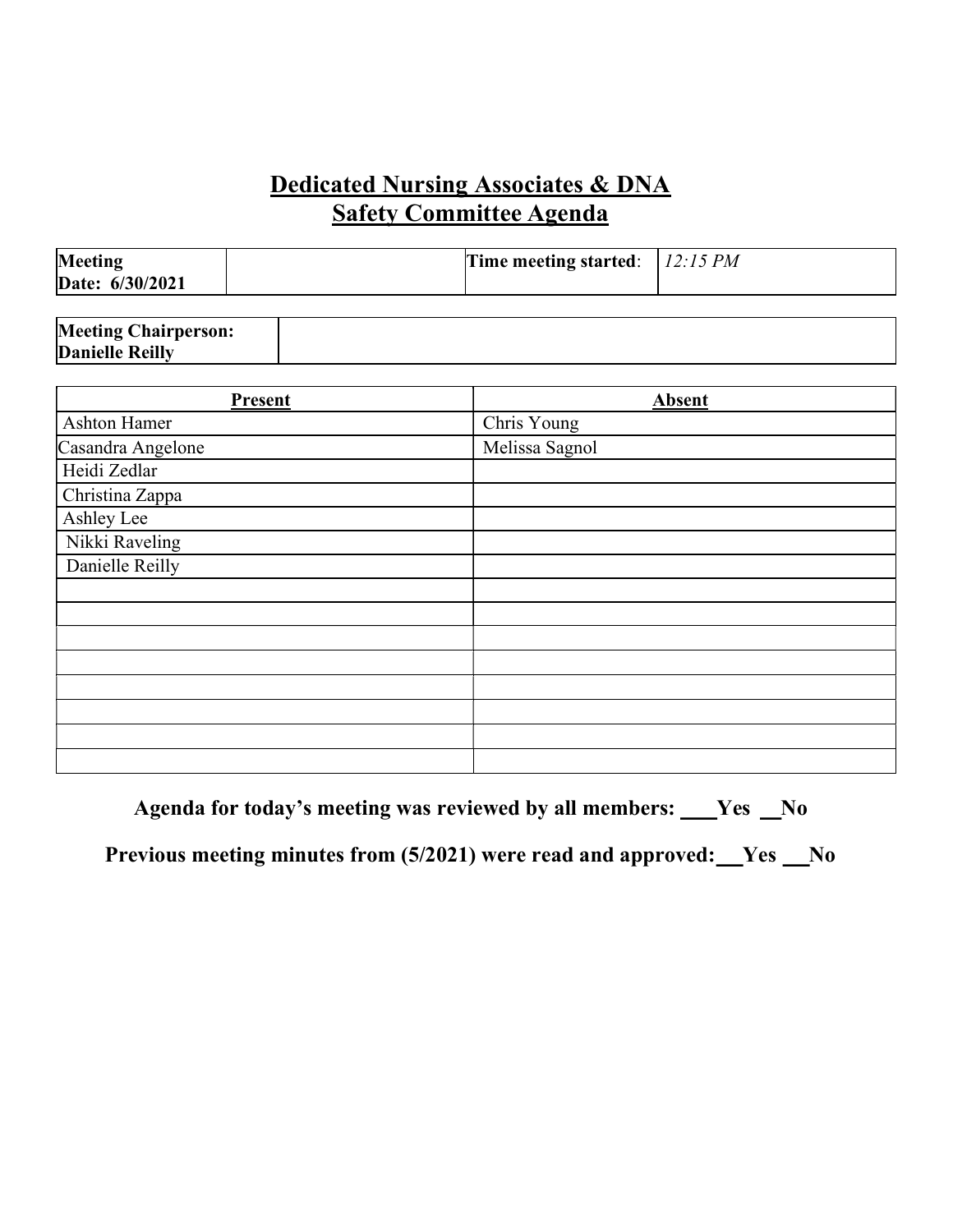#### Review of Accidents/Incidents Since the Last Meeting (employee, non-employee, vehicle accidents, near misses, property, & other)

| Date | <b>Injury</b><br><b>Causation</b><br>(Description) | <b>Assignment</b><br>/Facility | <b>Injured Body</b><br>Part (Body Part,<br>Left/Right,<br>Lower/Upper) | <b>Follow Up</b><br>(Communication,<br><b>Contact Facility,</b><br>Treatment,<br>Education, etc.) | Recommended<br>Corrective<br><b>Action</b> | <b>Is Claim</b><br>Ongoing?<br><b>Current</b><br>Outcome |
|------|----------------------------------------------------|--------------------------------|------------------------------------------------------------------------|---------------------------------------------------------------------------------------------------|--------------------------------------------|----------------------------------------------------------|
|      |                                                    |                                |                                                                        |                                                                                                   |                                            |                                                          |
|      |                                                    |                                |                                                                        |                                                                                                   |                                            |                                                          |
|      |                                                    |                                |                                                                        |                                                                                                   |                                            |                                                          |
|      |                                                    |                                |                                                                        |                                                                                                   |                                            |                                                          |
|      |                                                    |                                |                                                                        |                                                                                                   |                                            |                                                          |

# Status / Progress of Uncompleted Old Business

| <b>Old Business Item:</b>  | <b>Updates:</b>         |
|----------------------------|-------------------------|
| "Slips, Trips and Falls of | Uploaded to DNA Website |
| Healthcare Workers"        |                         |
|                            |                         |
|                            |                         |

# New Business (Round Table Discussion)

| <b>Committee Member</b> | <b>Topic / Hazard Identified:</b>         | <b>Responsibility Assigned To Whom &amp;</b> |
|-------------------------|-------------------------------------------|----------------------------------------------|
| Name:                   |                                           | <b>Action To Be Taken:</b>                   |
|                         |                                           |                                              |
| Group                   | Discuss new incidents                     |                                              |
| Group                   | Article on: "Recommendations for Turning" |                                              |
|                         | Patients with Orthopedic Impairments"     |                                              |
| Group                   | <b>Update on Goals</b>                    |                                              |
|                         |                                           |                                              |